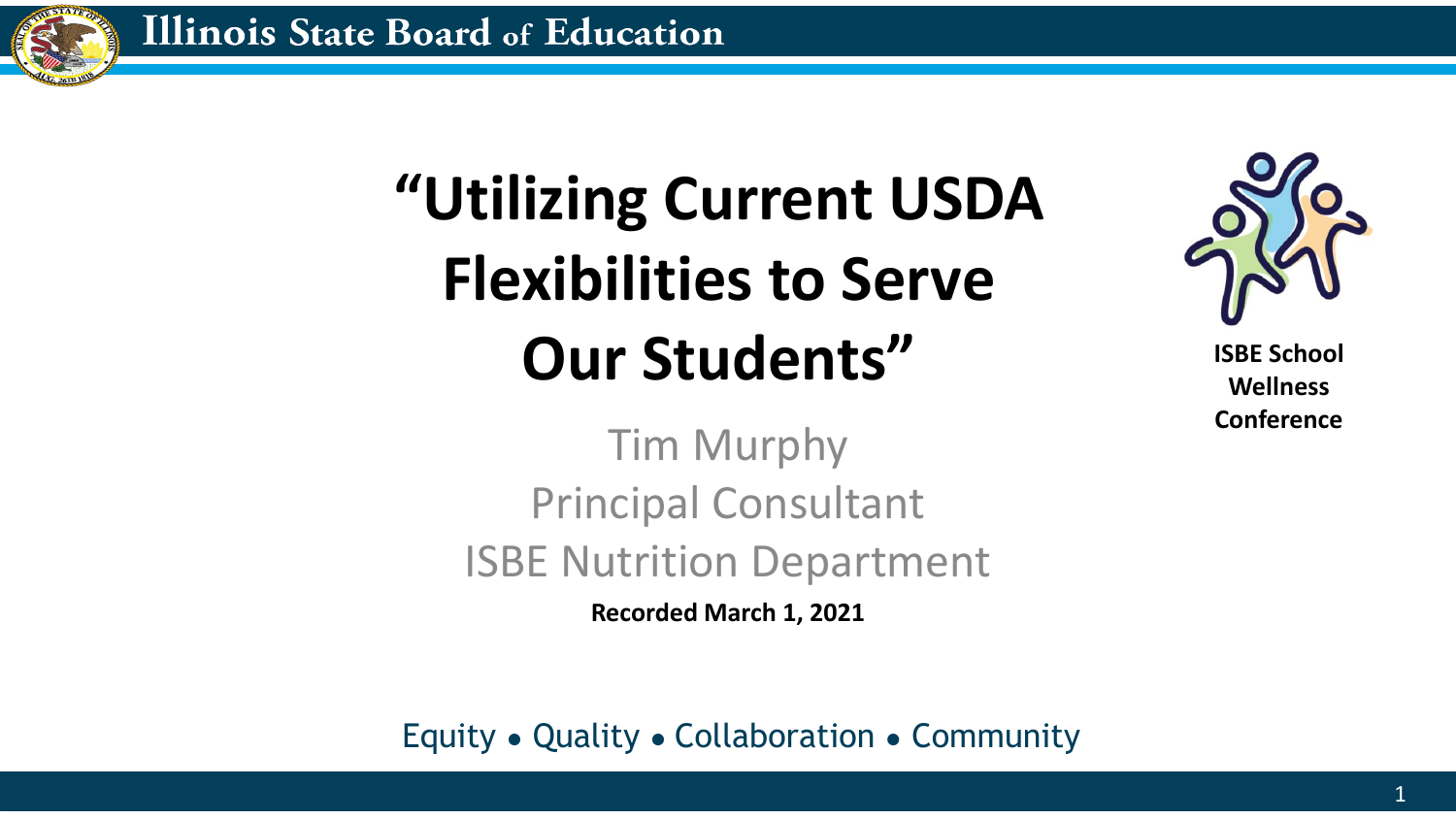

### **Agenda**

- Four Key Flexibilities
	- SSO and SFSP Operations
	- Non-Congregate Feeding Waiver
	- Parent/Guardian Meal Pick-Waiver
	- Meal Times Waiver
- Other Nationwide Waivers
- P-EBT
- Emergency Operation Costs Reimbursement Programs
- **Resources**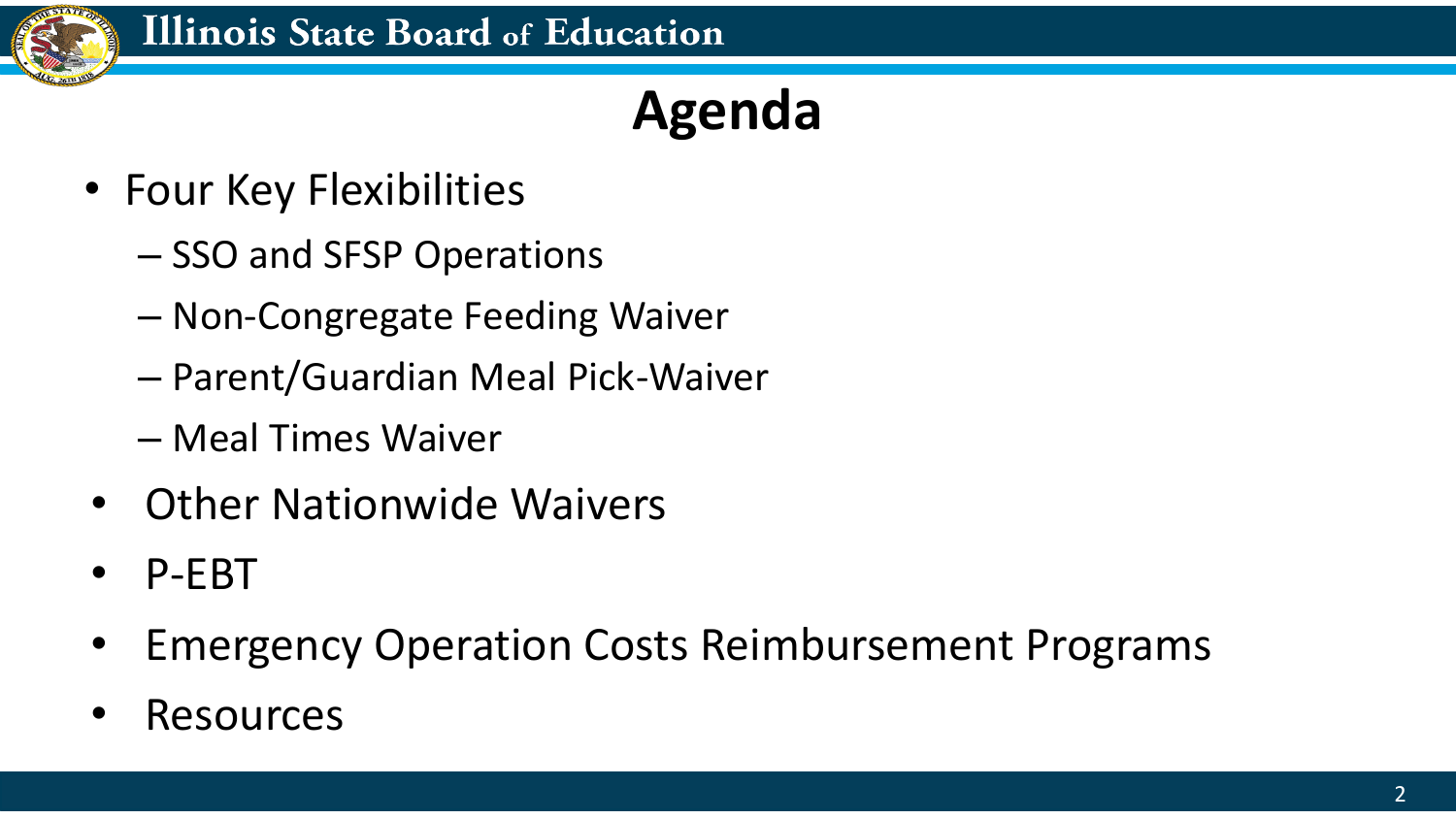

# **Allow SFSP/SSO Through June**

- Nationwide Waiver to Allow SFSP and SSO Operations Through December 2020 issued Aug. 31, 2020.
- USDA issued extension on Oct. 9, 2020, allowing schools to operate SFSP/SSO through June 30.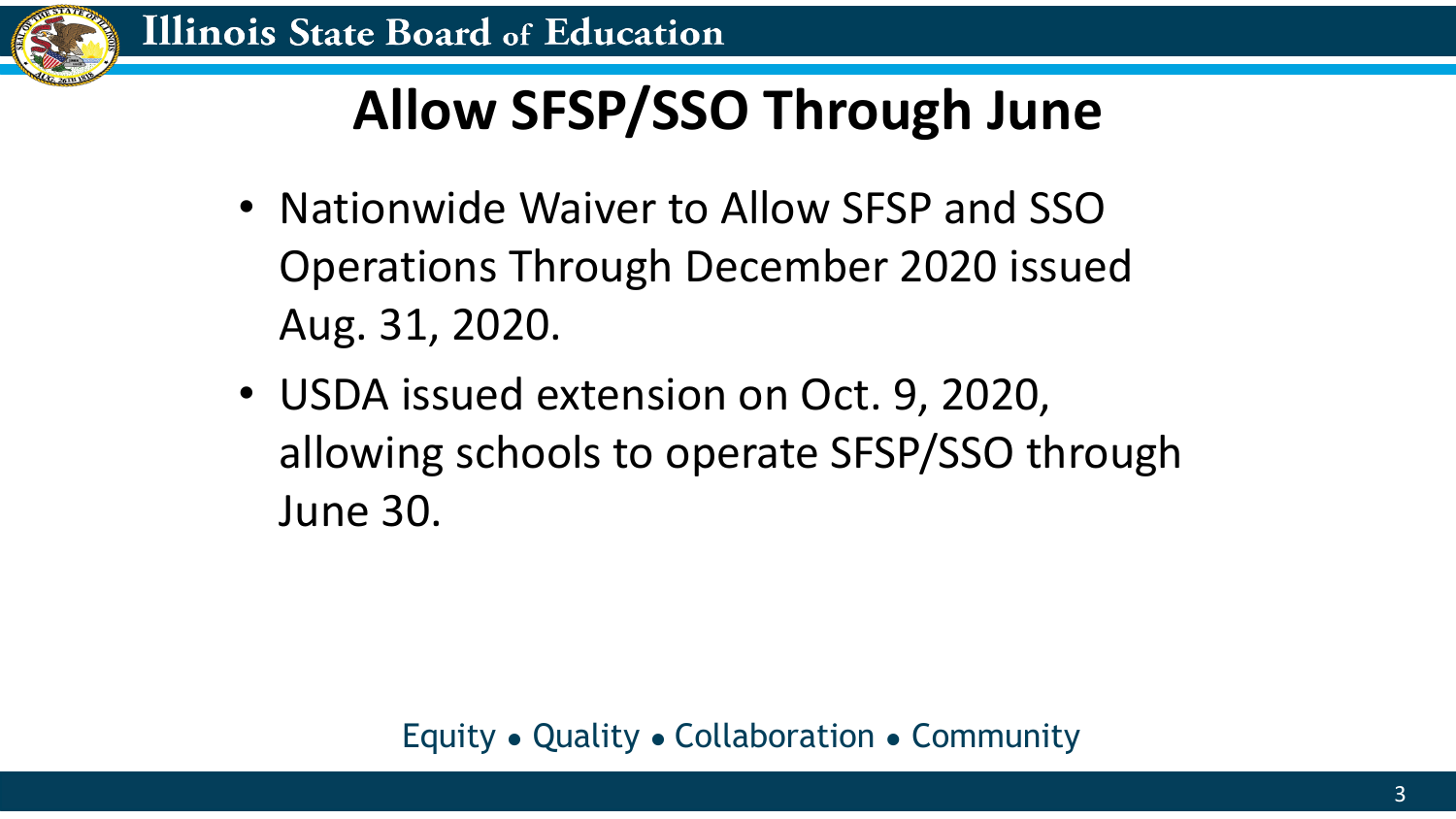

# **Non-Congregate Feeding**

- Nationwide Waiver to Allow Non-Congregate Feeding in the Child Nutrition Programs extension issued June 25, 2020.
	- Applies to NSLP, SBP, CACFP
	- Effective through June 30, 2021
- Nationwide Waiver to Allow Non-Congregate Feeding in SFSP and NSLP SSO extension issued on Oct. 9, 2020
	- Equity Quality Collaboration Community – Effective through June 30, 2021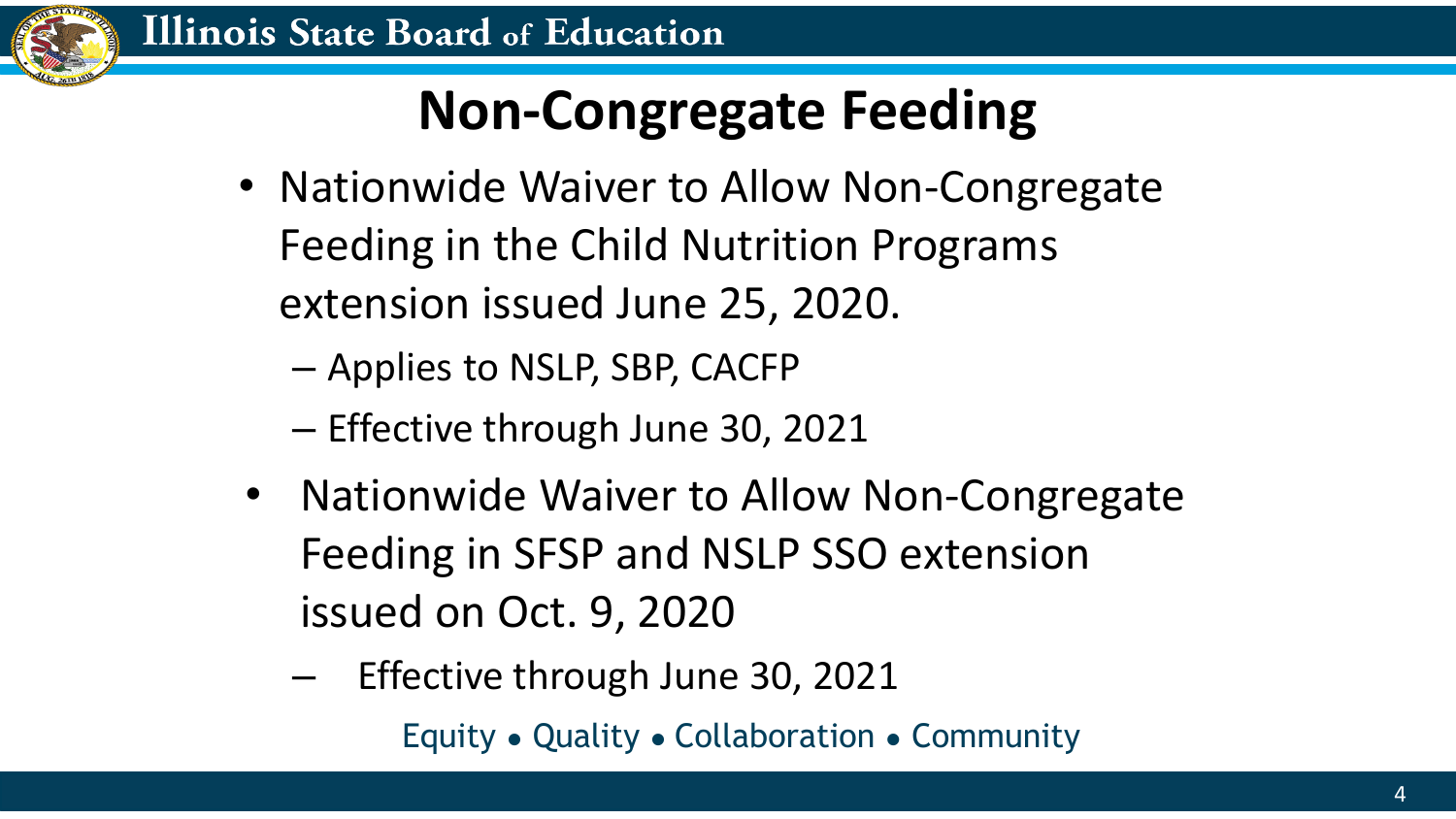

#### **Allow Parent/Guardian to Pick Up Meals**

- Nationwide Waiver to Allow Parents and Guardians to Pick Up Meals for Children. Approved for 2020-21 School Year for School Nutrition Programs. (6/25/20)
- Nationwide Parent/Guardian Meal Pickup Waiver for Summer Meals (SSO and SFSP). Extended through June 2021. (10/9/20)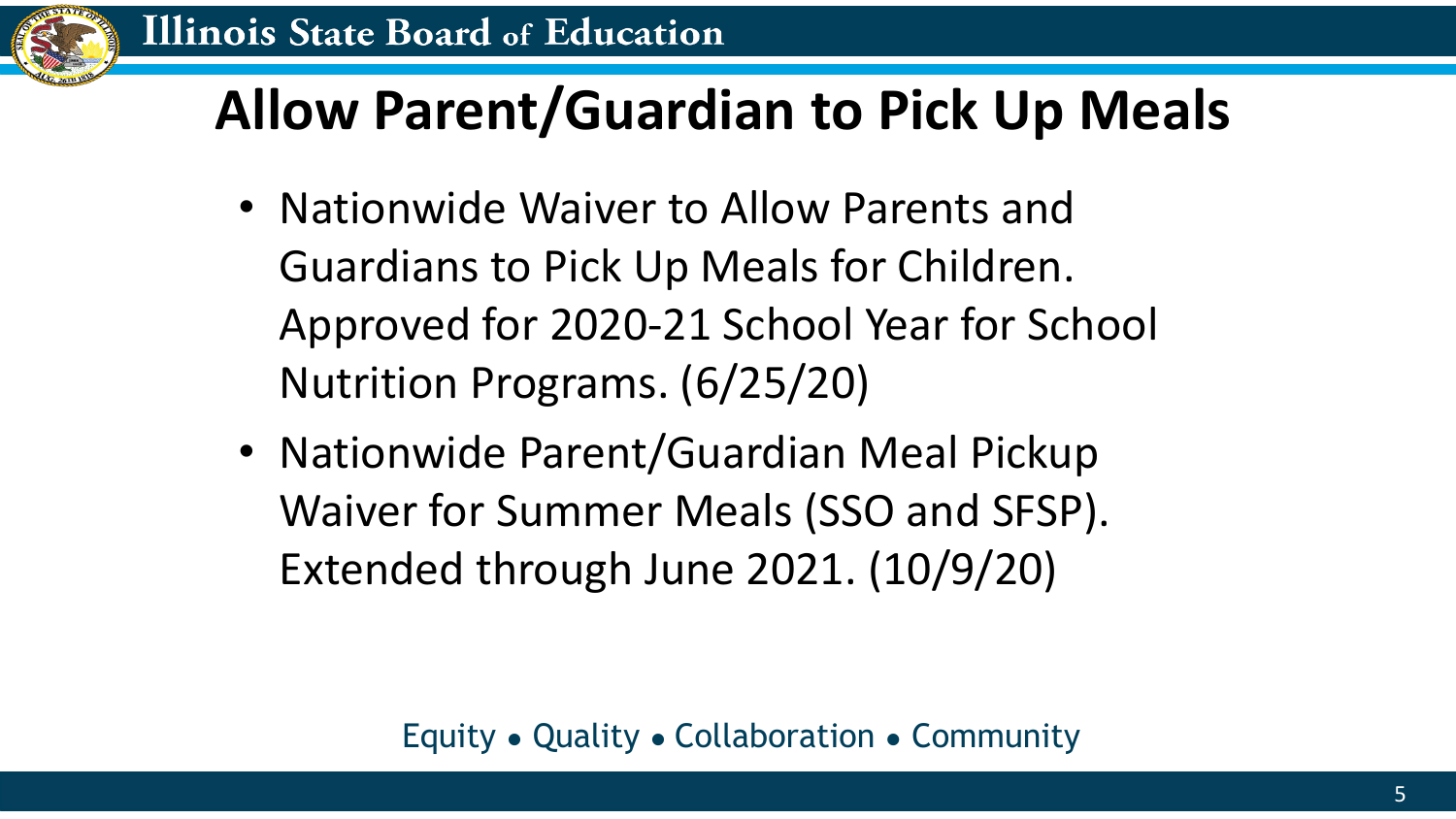

#### **Meal Service Time Flexibilities**

- Meal Service Time Flexibility in the NSLP, SBP, and CACFP. Approved for 2020-21 School Year.
- Extended in SFSP/SSO Through June 2021, after initially being extended until the end of December.



#### Equity ● Quality ● Collaboration ● Community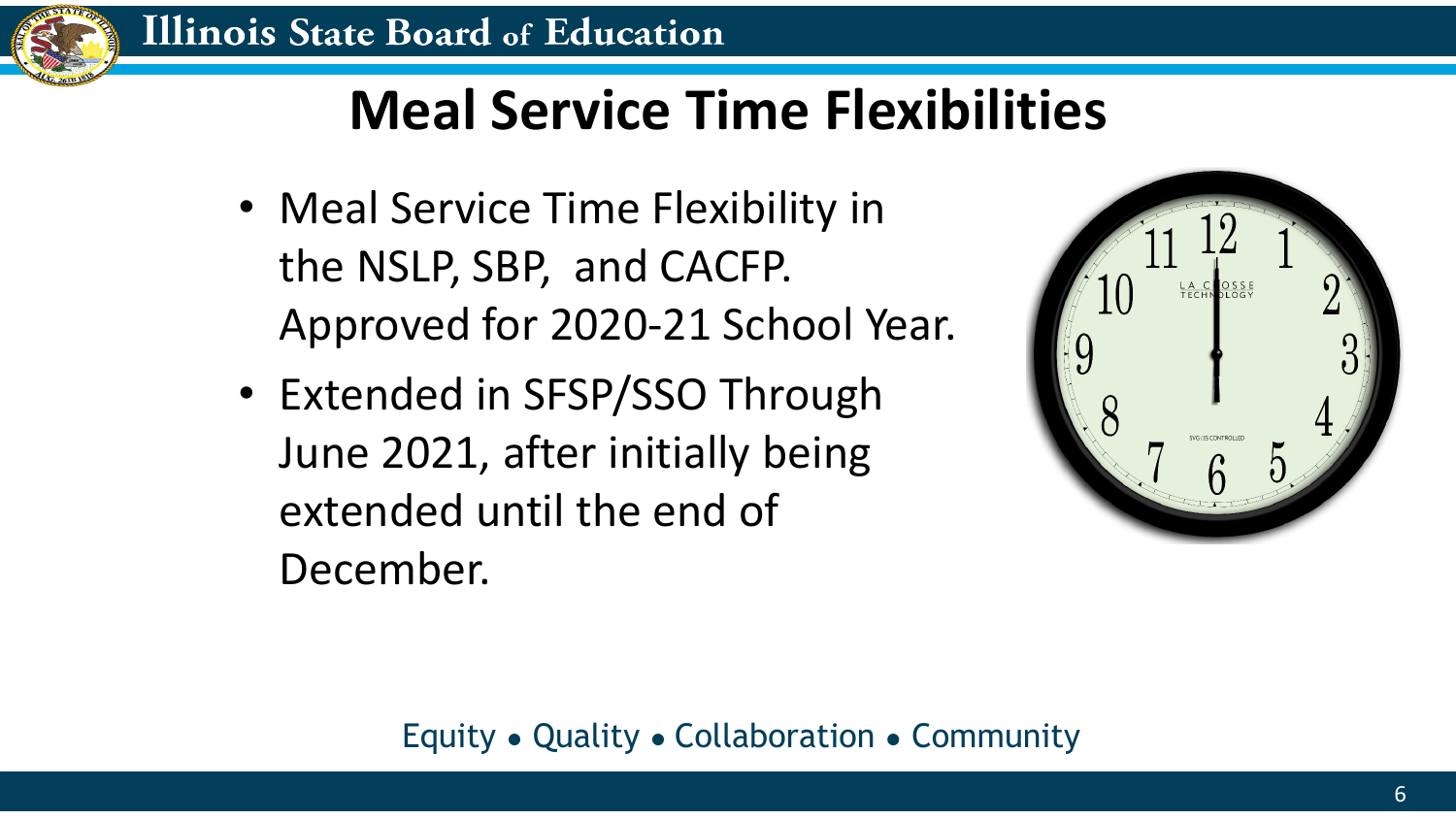

### **Other Nationwide Waivers**

- **Meal Pattern Waiver:** The USDA is giving states the flexibility to serve meals that do not meet meal pattern requirements when needed.
- **Area Eligibility Waivers:** Applies to the Summer Food Service Program and NSLP Seamless Summer Option.
- **Child Nutrition Monitoring:** The USDA has provided flexibilities for certain monitoring and review requirements.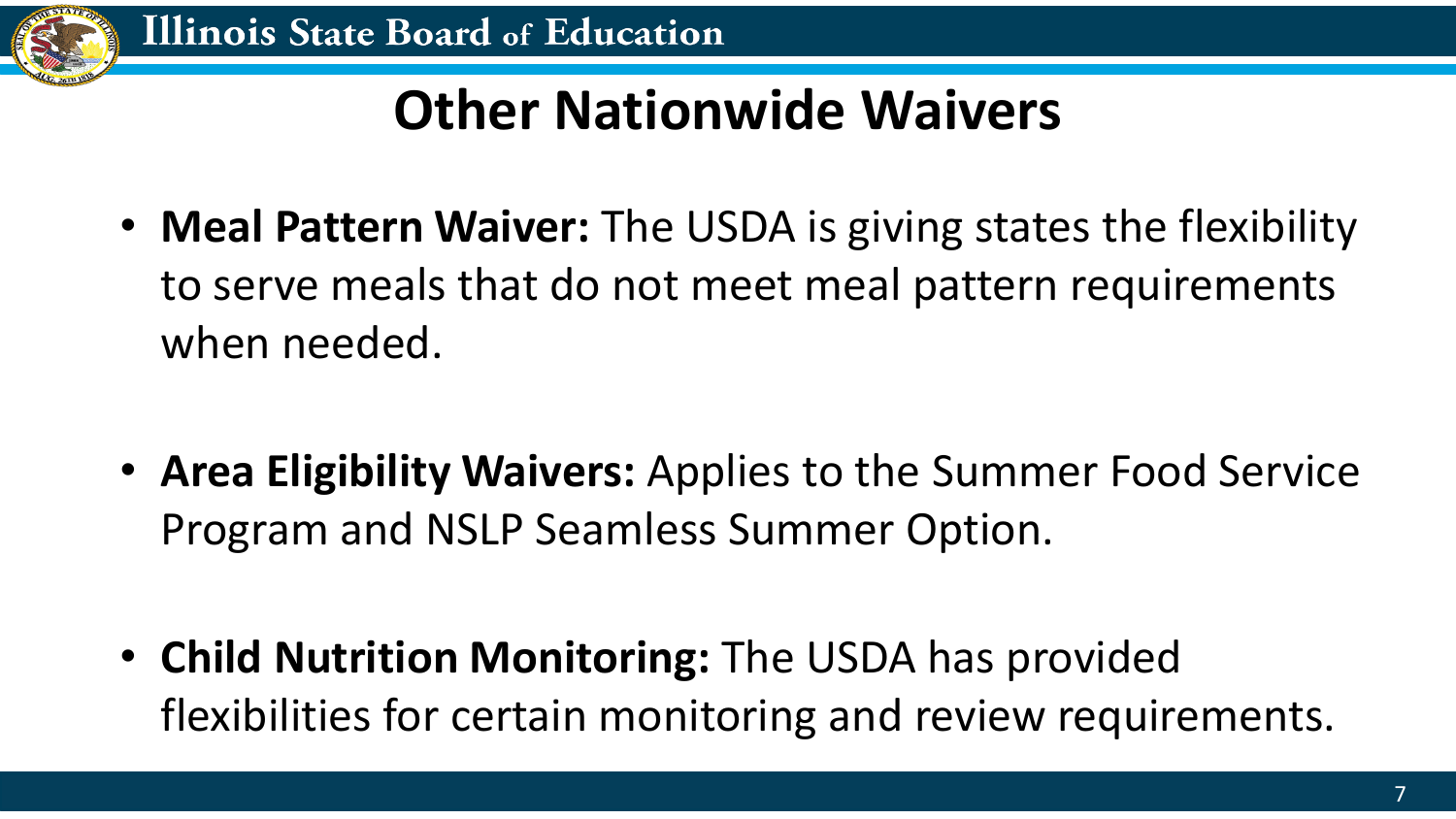

#### **What is Pandemic EBT?**

- The Pandemic Electronic Benefit Transfer Program is part of the U.S. government response to the COVID-19 pandemic.
- The purpose of P-EBT is to provide food assistance to families with students who would have received free or reduced lunch while attending school but are not receiving these meals in school due to COVID-19 restrictions.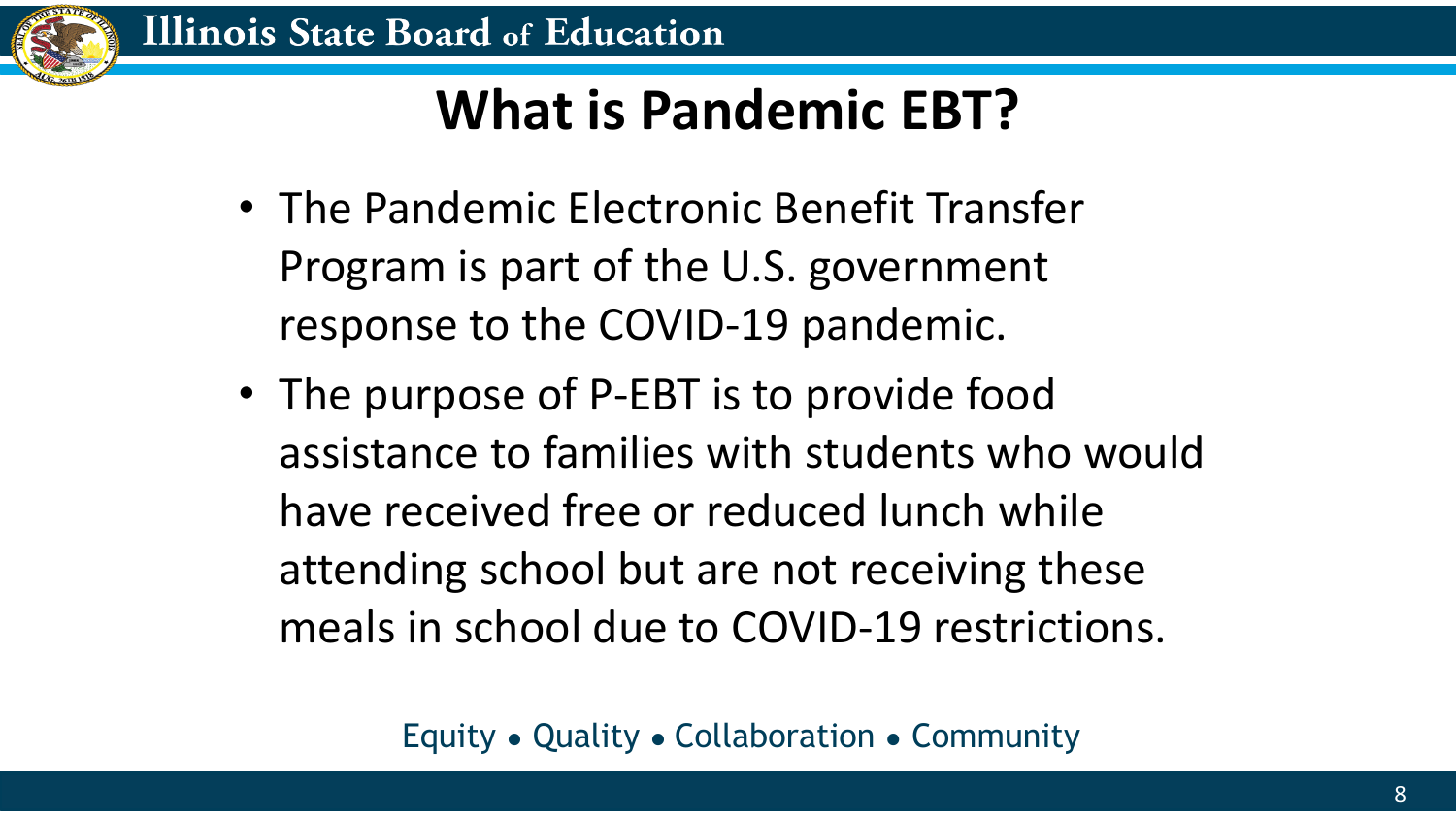

#### **Pandemic EBT for School Year 20-21**

- Illinois was one of the first states to be approved for P-EBT for School Year 2020-21.
- Current P-EBT plan for SY 20-21 is very different than P-EBT in the spring, which required families to apply on the IDHS site unless they were already approved for SNAP.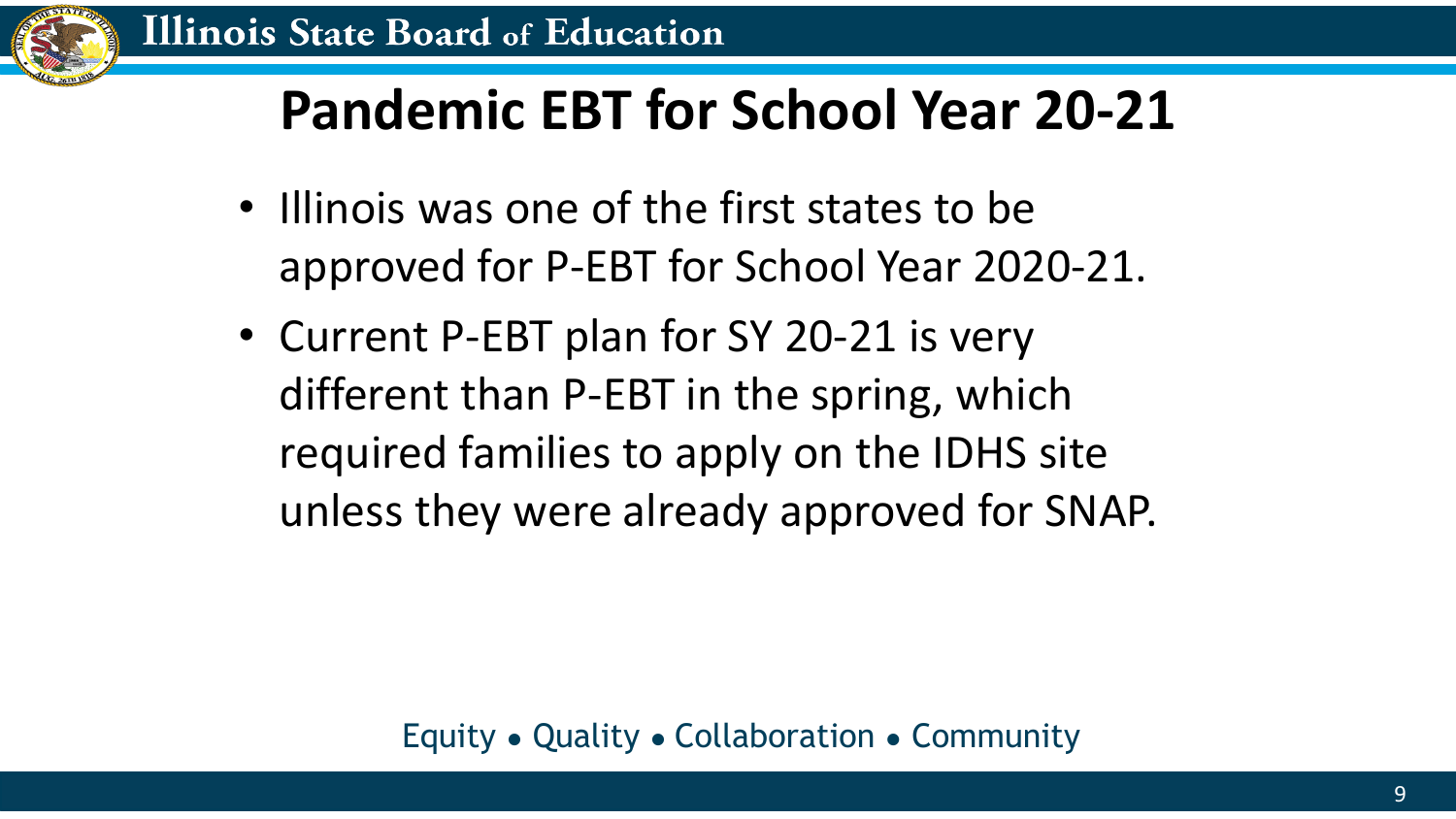

#### **Pandemic EBT Resources**

- Visit ISBE's P-EBT website at [www.isbe.net/pebt](http://www.isbe.net/pebt)
- Email ISBE staff at [pebt@isbe.net](mailto:pebt@isbe.net) with questions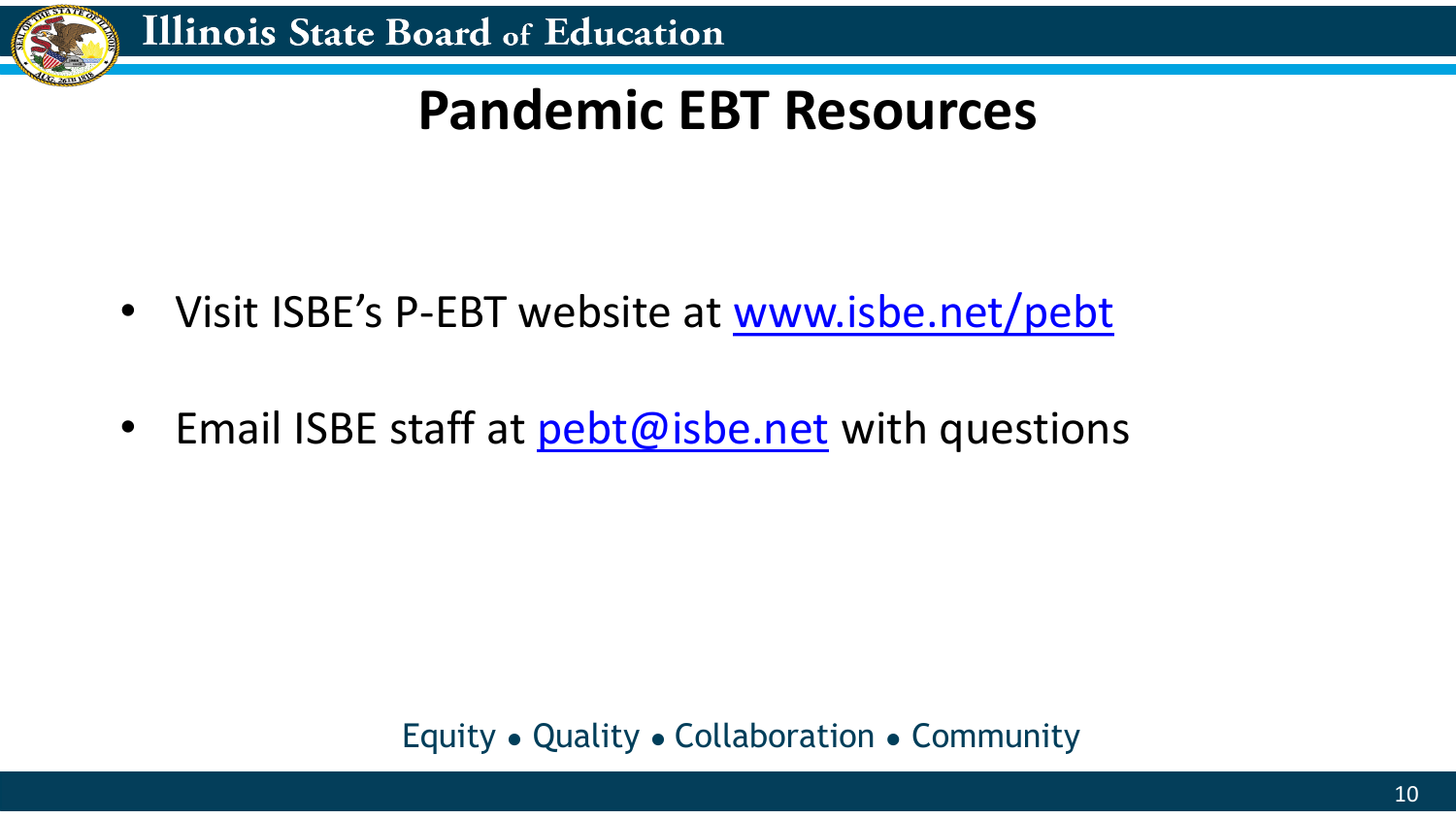

#### **Emergency Operation Costs Reimbursement**

- USDA Memo: SP 06-2021, CACFP 05-2021:
	- Child Nutrition Program Emergency Operating Costs During COVID-19
- USDA issued state agencies guidance outlined in the Consolidated Appropriations Act 2021
- Additional reimbursement for lost revenue incurred due to COVID-19 related restrictions and closures March-June 2020.
- Child Nutrition Program eligible operators of NSLP, SBP, and CACFP

Equity ● Quality ● Collaboration ● Community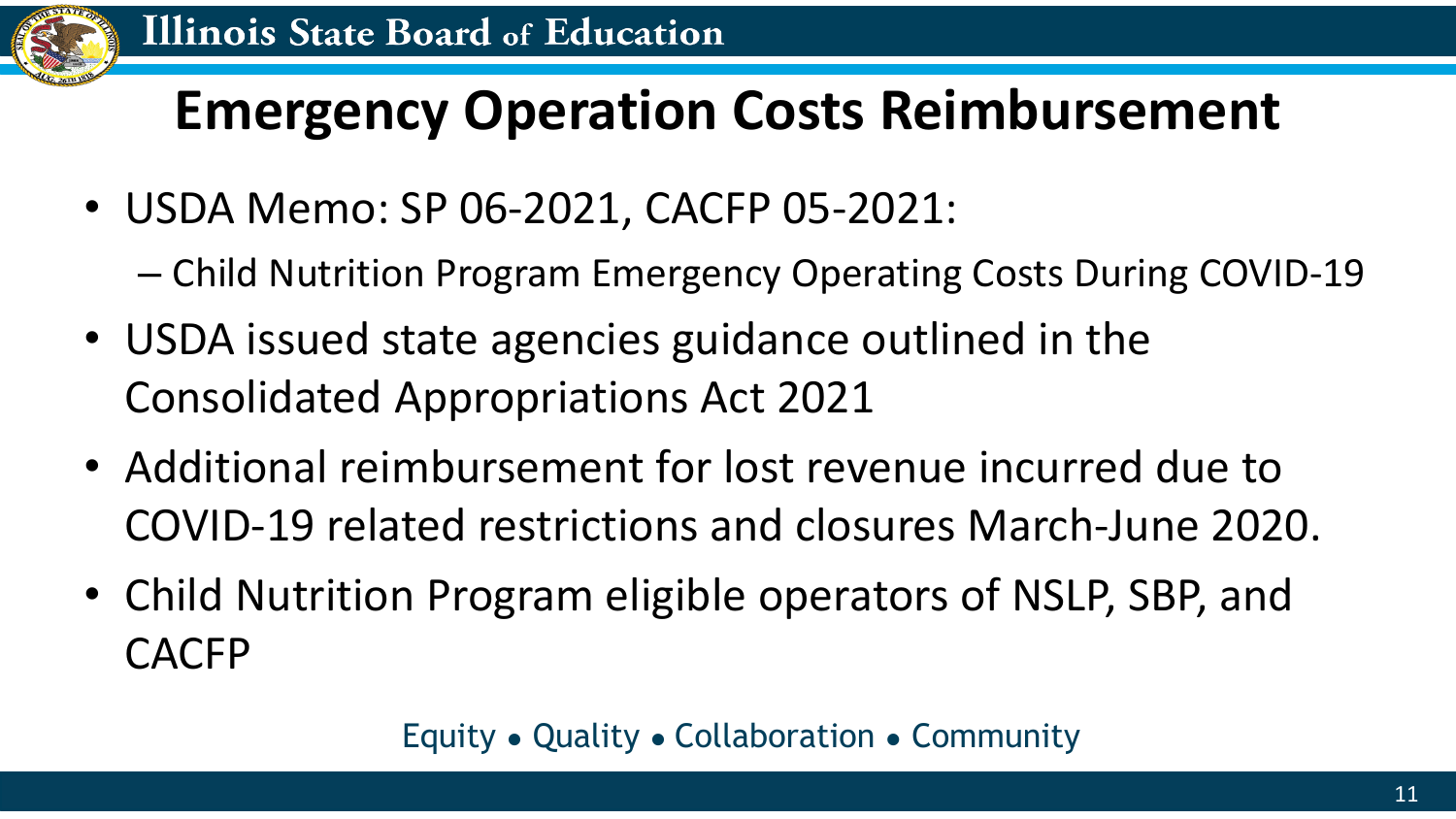

#### **Resources**

- **USDA COVID-19 Waivers and Flexibilities:**  [https://www.fns.usda.gov/disaster/pandemic/](https://www.fns.usda.gov/disaster/pandemic/covid-19/illinois) covid-19/illinois
- **ISBE Nutrition Department:** [www.isbe.net/nutrition](http://www.isbe.net/nutrition)
- **Pandemic Electronic Benefit Transfer:**  [www.isbe.net/pebt](http://www.isbe.net/pebt)